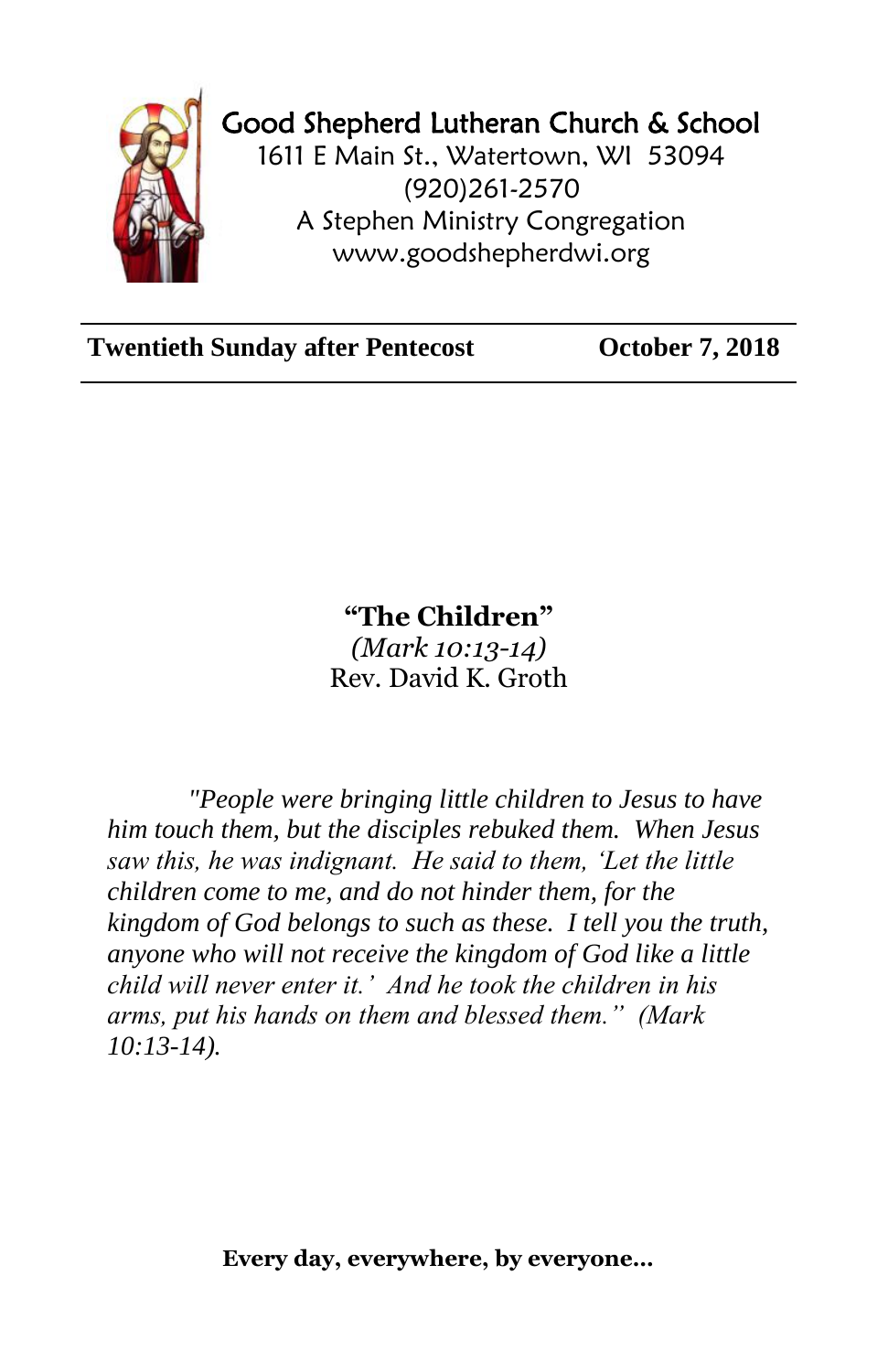**Collect:** Merciful Father, Your patience and loving-kindness toward us have no end. Grant that by Your Holy Spirit we may always think and do those things that are pleasing in Your sight; through Jesus Christ, Your Son, our Lord, who lives and reigns with You and the Holy Spirit, one God, now and forever. **Amen**

Digging around in the ruins of an ancient Egyptian city, about 120 miles south of Cairo, on the west bank of the Nile, archaeologists came upon what was apparently the town dump. They discovered a letter written in June, in the year 1 B.C. It's one of those archeological treasures which gives insight into a time very long ago. The writer of the letter (named Hilarion) is a laborer who had traveled with some companions up to Alexandria to find work. He's written this letter to his wife who is pregnant. He writes, "Know that we are even yet in Alexandria. Do not worry if they all come back (without me) and I remain in Alexandria. I urge and entreat you, be concerned about our son and if I should receive my

wages soon, I will send them to you. If by chance you bear [another] son, let it be. If it is a girl, cast it out. You have said, 'Do not forget me.' How could I forget you? Therefore I urge you not to worry" [Jesus, John Dominic Crossan, p. 62-3]. He's concerned for his son and very tender to his wife. Not so much, however, to his unborn child. "If it is a girl, cast it out."

What does that mean? It means to take the infant outside someplace, set it on the ground, and walk away. Someone might pick the infant up and raise it as a slave. Usually, however, they simply died of exposure.

If by chance you bear a son, let it be, that is, let it live. If it is a girl cast it out--to die. Even after all these years, that's just horrifying, isn't it?

At the time, boys were valued for their labor. After they married, they stayed home and earned money for the household income. They also had defensive capabilities. They were arrows in their father's quiver (Ps. 127). Girls on the other hand couldn't earn wages, so they were expensive to keep. They had little defensive value, and upon marriage would simply leave the household. So the man writes, "If it is a boy, let it be. If it is a girl, cast it out."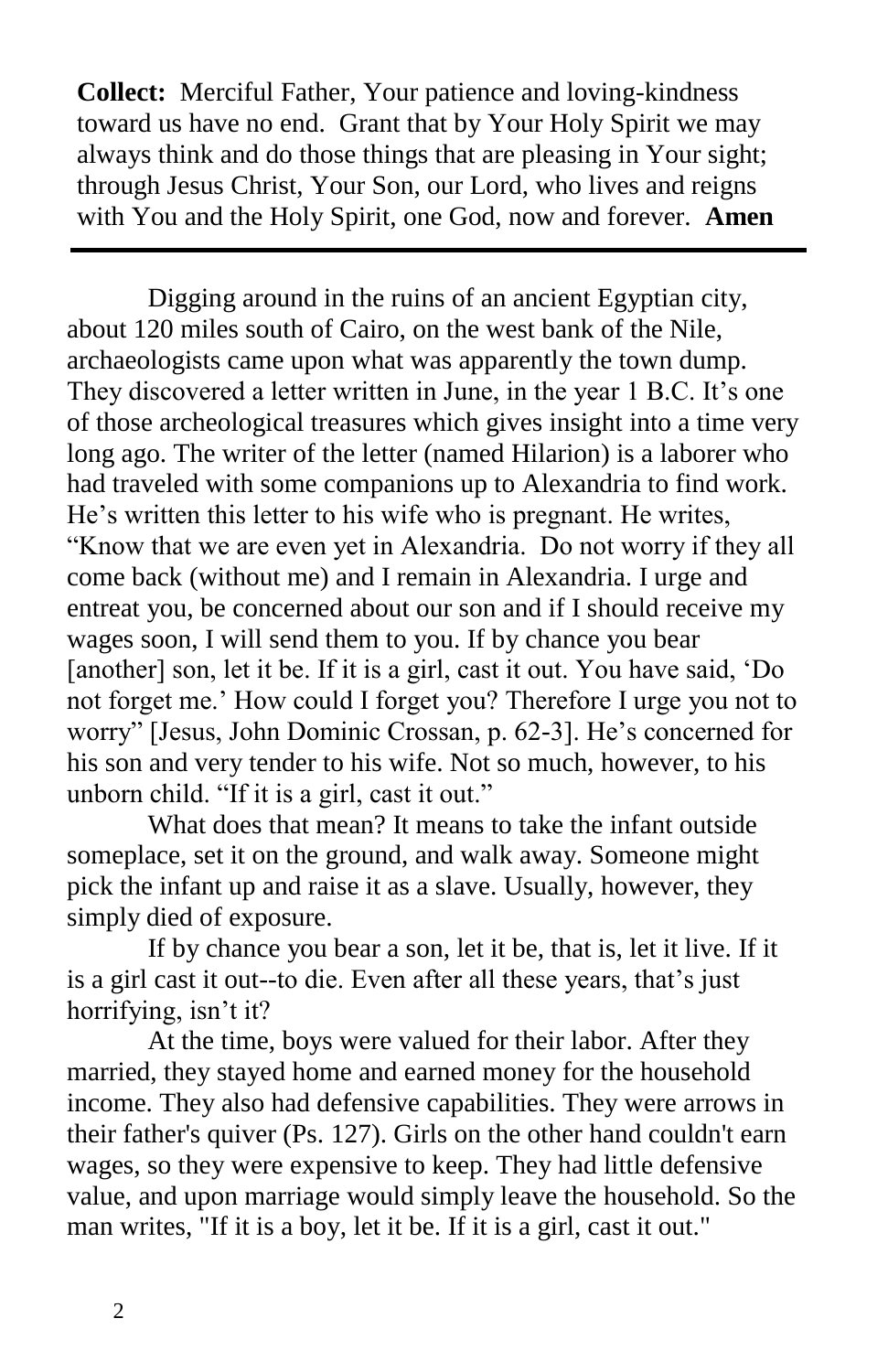The custom was widespread in the Mediterranean world. An infant was a nothing, a non-person, it had no rights until the father accepted it as a member of the family. If he chose not to, for whatever reason, the infant was "cast out" or "exposed." It was a way to deal with the sickly children, and children with disabilities. It was a way to deal with undesirable children born of rape or incest, or the child born at an inconvenient time, or children of the wrong sex. "If it's a girl, cast it out."

You think that ever happens today? Last year it happened some 600,000 times in America. You see, we've made the decision that an infant is not a person until it has travelled those eight inches from womb into the world. So long as it's still in the womb, an infant is a nothing, a nonperson with no legal rights. If there's a chance the child has special needs, or comes at an inconvenient time, or is of the wrong sex, it is perfectly legal to terminate that pregnancy, which is a euphemistic way of saying ending the child's life.

Some of you might be thinking I'm dabbling in political issues and pastors shouldn't do that. Abortion is not a political issue. It is first and foremost fifth commandment issues, and probably a first commandment issue too. Let me explain.

In the Wall Street Journal on Wednesday there was an article about a couple trying to have a baby through in vitro fertilization. They really want a baby with blue eyes. For whatever reason, they're fixated on that. In vitro fertilization is already being used to cast out embryos with potential medical disorders. That's a practice that's long been accepted. It's already being used to cast out embryos of the wrong gender. (At first that was controversial; now that too is acceptable.) Eye color pushes the debate further, and geneticists can now predict eye color with 90% accuracy. In a group of five embryos, one is likely to have blue eyes, and the rest can be "cast out." A New Jersey company offers to test embryos for eye color for \$400 a piece. They're also working on predicting height now. Soon, they think they'll be able to predict academic potential. Fertility clinics are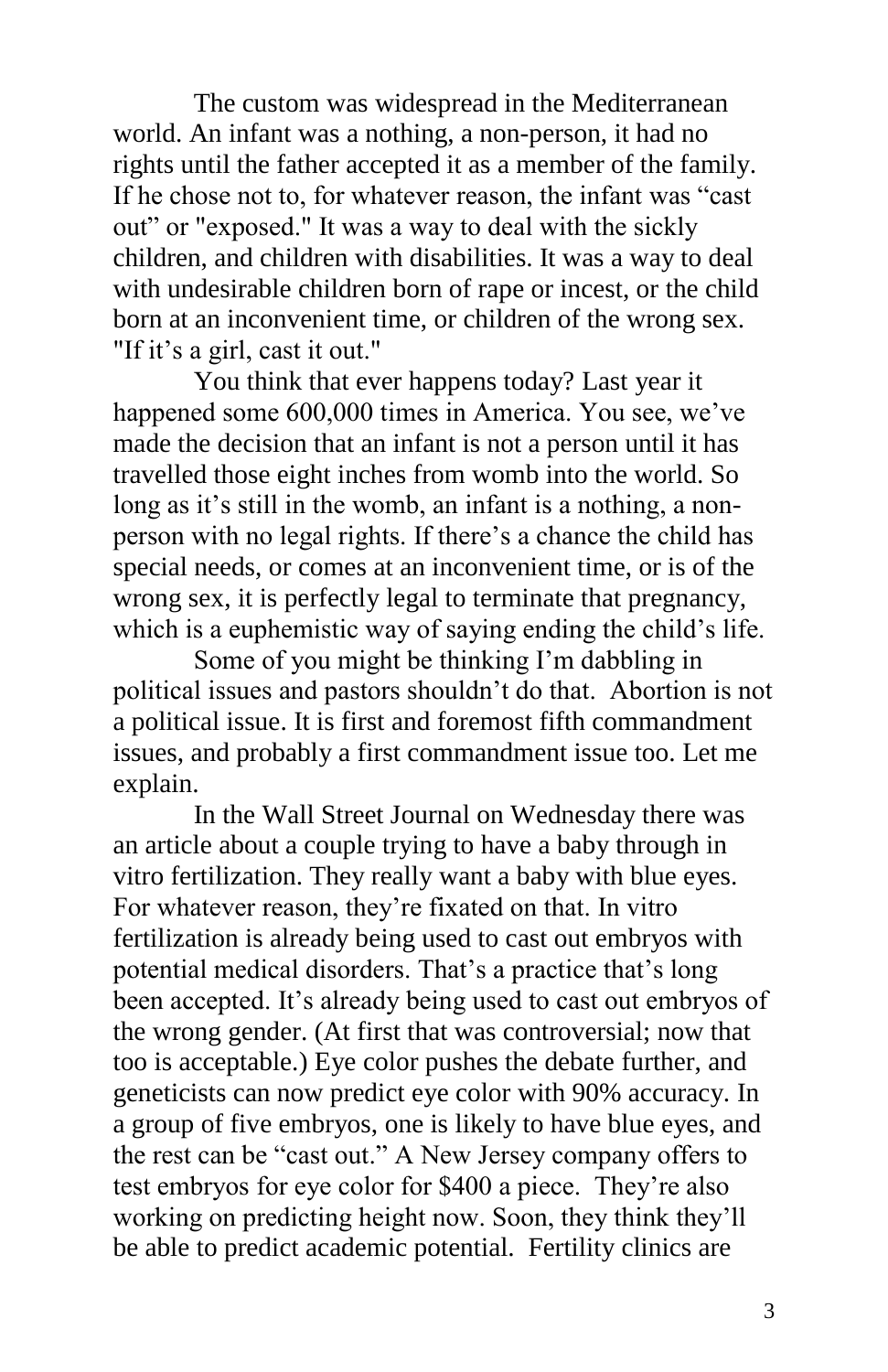already getting requests from people who want to know if it's possible to select embryos with an aptitude for music, or athletic ability.

Adam and Eve wanted to be like God. Hasn't this also crossed the line into eugenics, where we determine who's worthy of life and who's not, and then we sort and cast out those we view as unfit? Is it good and right that the wealthy will have access to designer babies? Won't these kinds of decisions feed into the awful discrimination that's already out there?

"If you bear a son, let it be. If it's a girl, cast it out." That letter was written one year before the birth of Christ. That is, this kind of brutal sorting and culling of life was already going on in the world when Jesus was born in Bethlehem. The values and customs of his own Jewish people were different. In Jewish culture, children were highly valued, regarded as a blessing of God, a gift no matter their sex or appearance or attributes. The Jews did not abandon or expose children; they treasured them. But the Jews were a minority in the ancient world. Later, as Jewish Christians took the church of Jesus Christ out into Gentile lands, one of the questions they would struggle with was what to do with the children, particularly the infants who were "cast out" and exposed. That's the cultural background for one of the most memorable stories in the New Testament --Jesus and the children.

Mark says Jesus came into Galilee teaching and preaching about the Kingdom of God. His reputation was growing as were the crowds following him. What he said and how he said it was like a breath of fresh air. And he punctuated his message with stunning miracles prompted by love and compassion for the sick and the elderly and the unclean.

In the meantime the authorities in Jerusalem- political and religious–are beginning to take notice, and they don't like it at all. They are motivated for a lot of reasons to maintain the status quo. So they cook up a plot to discredit Jesus and maybe even get rid of him. They send the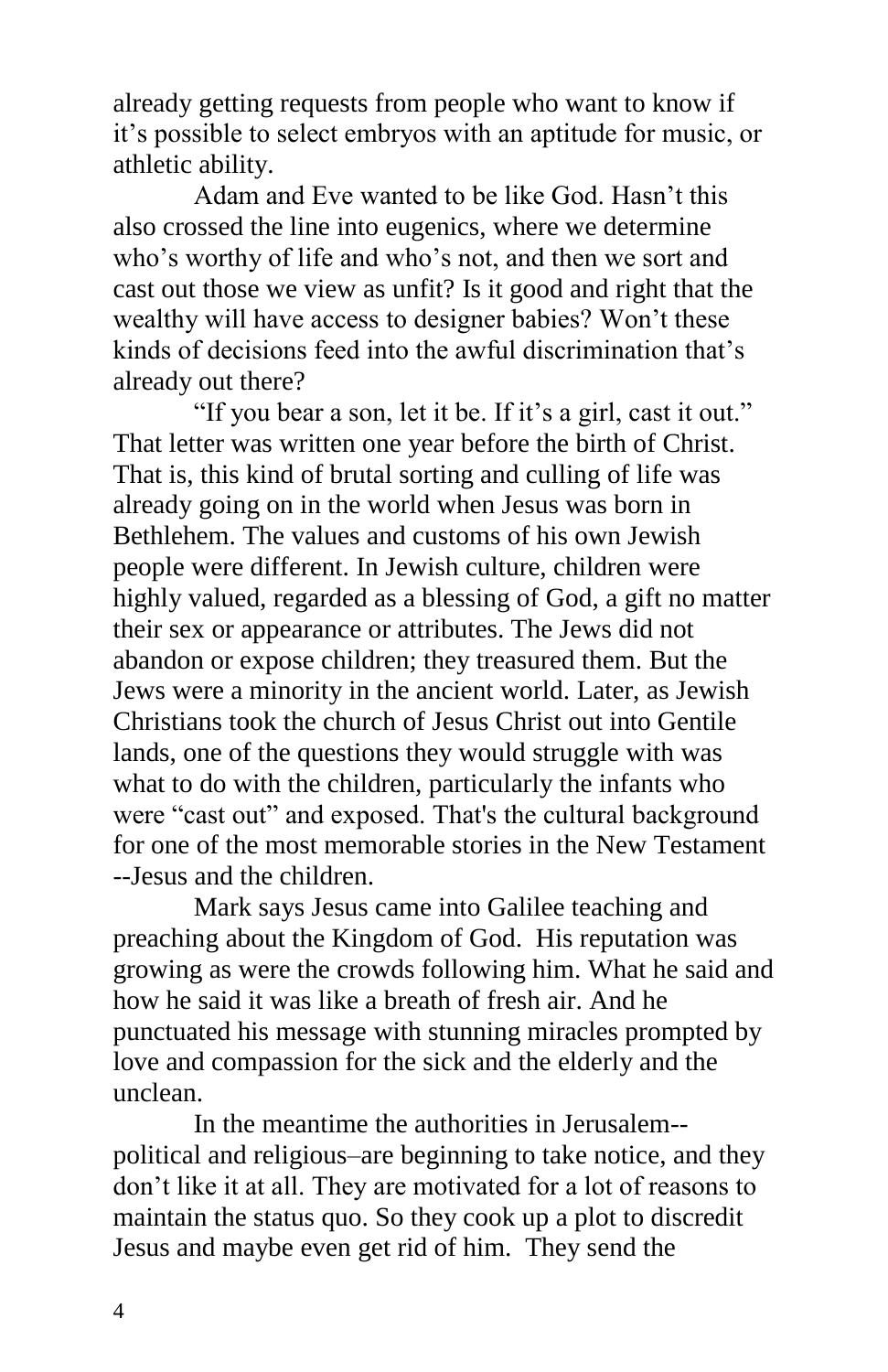Pharisees and Sadducees to badger him, to ask tough, embarrassing questions, and to set theological traps in his path.

Meanwhile, the crowds around him are growing larger. Sick people are pulling at him, blind people are calling out to him, the aged and the crippled are being carried to him. It's going on night and day. Then, in the midst of all this, these men from Jerusalem have come, and have been pestering him for days. "Why are you eating with sinners, Jesus? Why don't your disciples wash their hands, Jesus? Why are you ignoring our Sabbath laws, and visiting the homes of outcasts and allowing unclean women to be seen with you? And tell us, good teacher, about the law- what about divorce, for instance? Is it lawful?" Just then some parents decide to bring their children to him. They want Jesus to touch them and bless them.

It's a chaotic moment. The disciples see it all unfolding and try to protect Jesus. Mark says they "rebuked" the parents. They say something like, "What do you mean coming here like this? Can't you see he's busy? Give the guy a break. Come back later."

Jesus sees this, and is indignant, which we often forget is a strong word for angry . . . on the front edge of livid. Jesus is indignant; not with the parents; certainly not with the children; not even with the Pharisees and Scribes, but with his disciples. They don't get it. They don't understand. The children are the point. At this moment nothing is more important to Jesus than the children. He's not interested in arguing with the Pharisees about divorce. He wants to be with the children. "Let them come" he says. "Don't hinder them." (Parents, did you hear that? Don't hinder them.) "Let them come to me. The Kingdom of God belongs to them."

And then I see him sweeping his gaze, looking at all those adults working so hard at their religion, looking into the eyes of the Pharisees and Sadducees and into the eyes of his disciples, all those men hammering away at their religion, and he says "Truly I say to you, whoever does not receive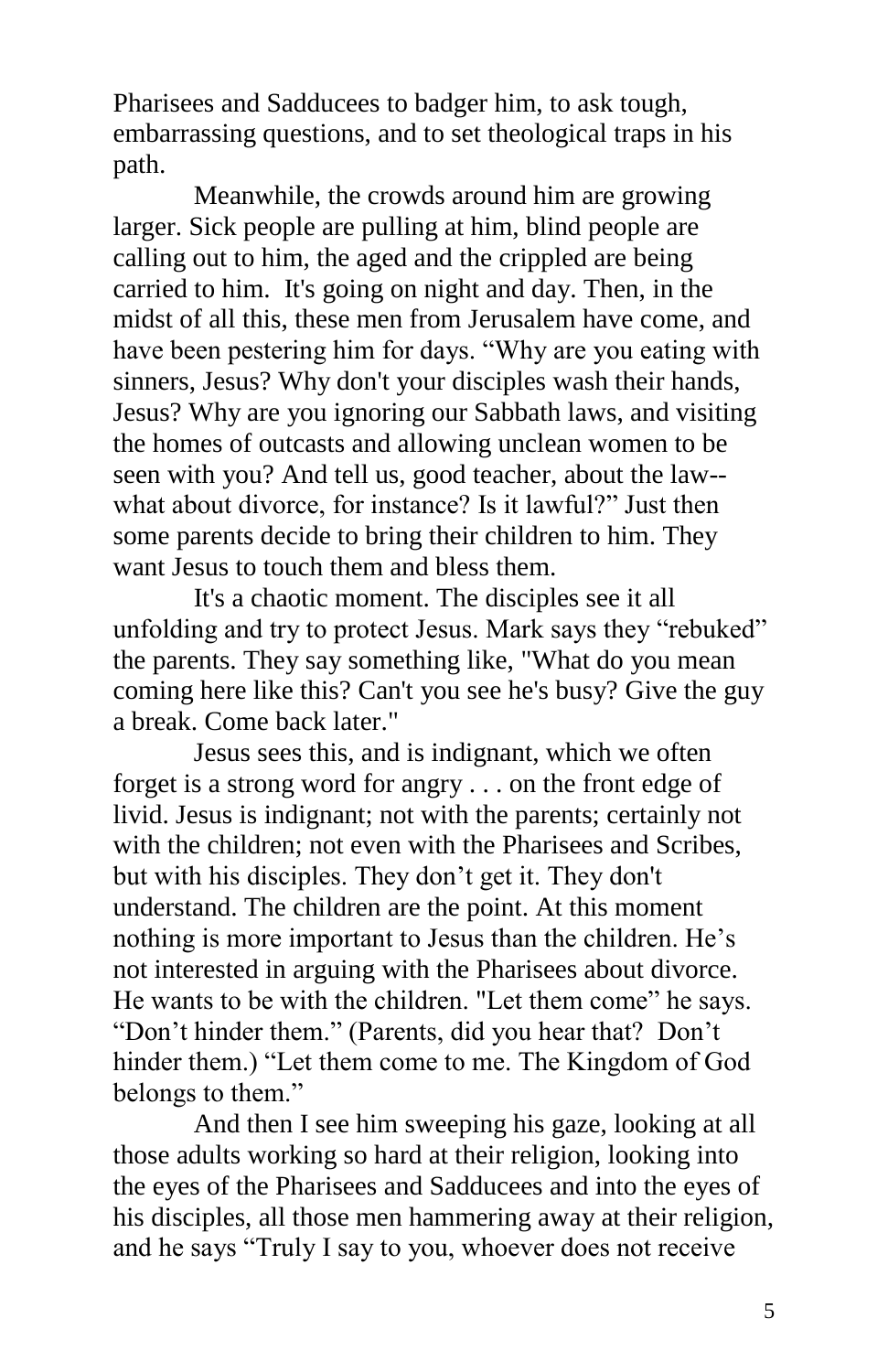the kingdom of God like a little child shall never enter it." Infants cannot do anything to earn salvation. It is a gift, but one infants seem to receive a little easier than adults. And then Jesus deliberately, quietly, gently, lovingly, and with all the authority and power and love of Almighty God in him, "took the children in his arms and blessed them."

Historians say this was the official way that a father of a new born infant showed his acceptance of the child: with body language. By taking the child in his hands, a father was designating that child to life rather than death. He was accepting the child into his family rather than turning his back on the child so that it would be cast out and exposed.

When the disciples and crowd saw Jesus taking the infants and children into his arms, they knew they had just learned something very important about God, something very important about children, and about life, and how sacred it is. They figured they'd better get out into the streets and start picking up the unwanted babies. That's what they did. The whole idea of adoption into a family as a son and daughter is ours. The building of orphanages until an adoption can be arranged – that also began with the earliest Christians. It was one of the earliest Christian social service ministries. . . caring for unwanted children.

Now, let's bring this home to our current context. In America today, abortion is not only legalized; not only normalized, it is positively embraced. It's thought of as a solution, a way to get rid of the undesirables. When you hear that word solution, are you thinking what I'm thinking?

You know, abortion was practiced even at the time of Christ, crudely, with poison and with simple instruments, and the Early Church was seamless in its opposition to abortion. They argued about a lot of things in the Early Church; they didn't argue about abortion. On that they spoke with one voice. The reformers of the church, Luther and Zwingli and Calvin . . . they fought tooth, claw and nail about a lot of things. They didn't fight about abortion. One voice. Pastors in the LCMS today quibble about a lot of things. Abortion is not one of them. One voice.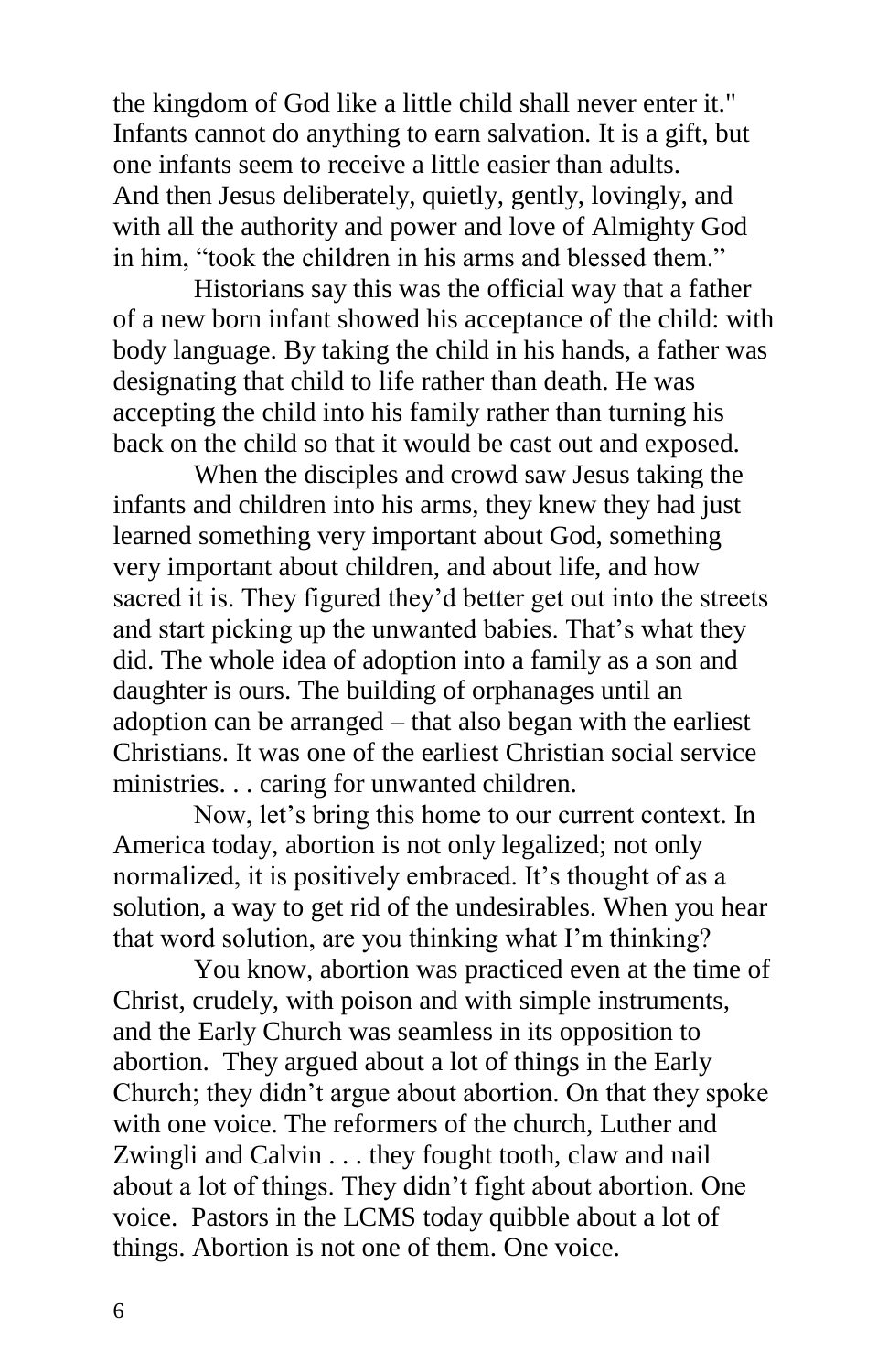Well I could go on and on, but something else needs to be said now. I know some in this room have had an abortion, and I want you to hear very clearly the following: Christ died also for those who have had an abortion. Christ died for those who were complicit in an abortion. Jesus died for those who shrink from our duty to speak up for those who cannot speak for themselves. Jesus died for those who have become confused or persuaded by the rhetoric of the culture rather than the clear and authoritative Word of God. Let it be said again, that if you have had an abortion, or are complicit in its normalization, if you have confessed it and repent of it, then hear again this promise from God's Word 1 John, "God is faithful and just and has forgiven your sin and has cleansed you from all unrighteousness" (1:9).

The pastors of the LCMS today, we fight about a lot of things, but we don't fight about this: "The blood of Jesus Christ cleanses us of all sin" (1 Jn. 1:7). All sin.

When it comes time to receive forgiveness, that's not the time to hammer away at your religion. That's the time to relax in the strong arms of Jesus, like an infant, and let him hold you and love you and forgive you. Everyone else in our text was working so hard at being religious: the Pharisees who were hammering away with their questions about orthodoxy, the Scribes probing his theology, the crowds pushing, clamoring, and shoving to get close to him, the disciples frowning, scolding, protecting. It seems the only ones available to Jesus, the only ones quiet enough, weak enough and humble enough to receive his blessings were the infants and children. And so quietly, gently, with the authority and love of Almighty God in him, "he took them in his arms, laid his hands on them and blessed them."

So it is when you and I stop trying so hard and simply rest in his presence, it's when you and I stop worrying about what we've done, (or whether we've done enough), but come empty handed before him to eat and drink; it's when you and I have nothing to offer him: it's when we are most like infants, that God can find a way to give us the Kingdom of God.